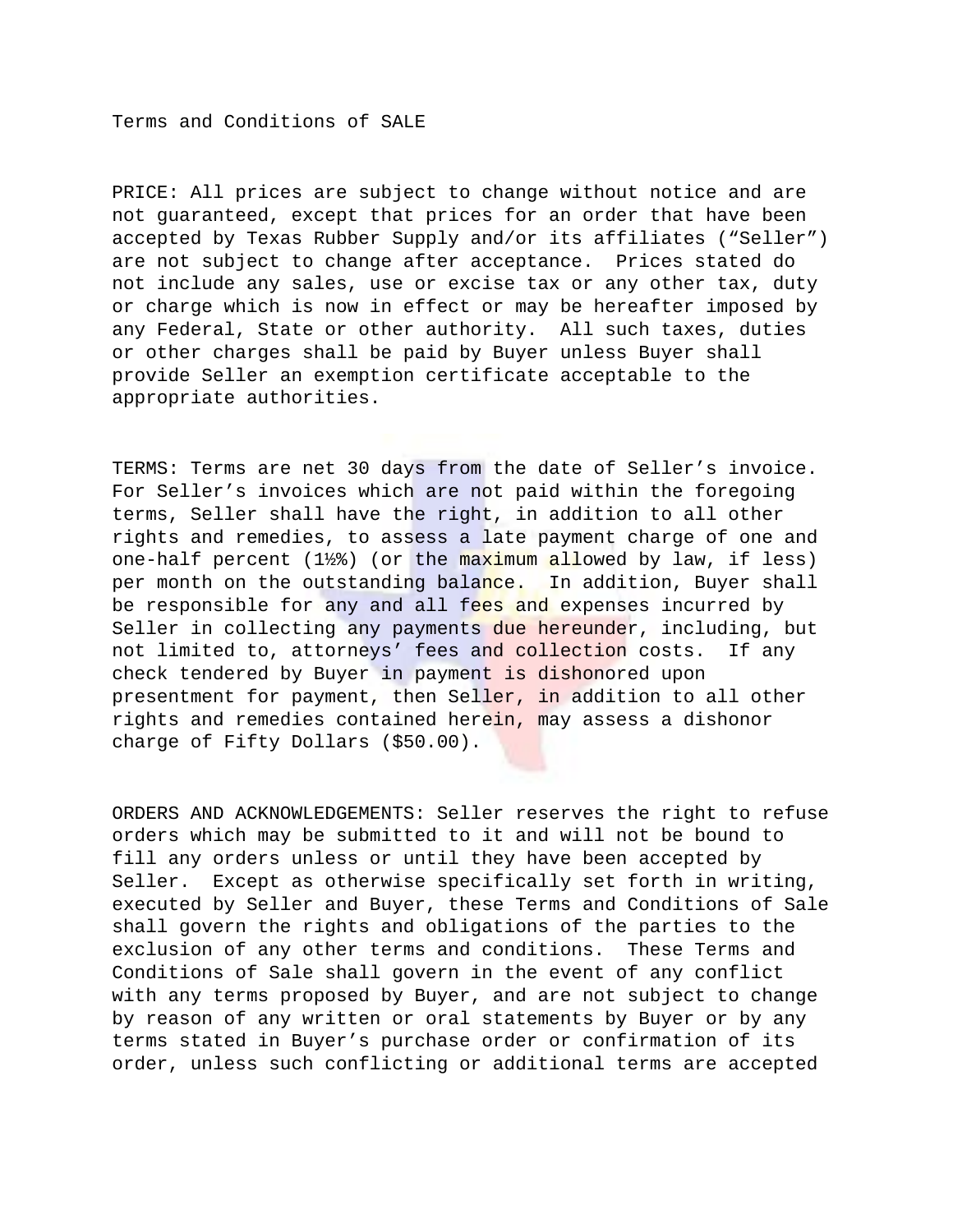in a writing making reference to this order and signed by an authorized representative of Seller.

ORDER CHANGES: Any Buyer requested changes to an existing order may result in new scheduled ship date for that order. If, pursuant to Buyer written direction or request, any change is made in the products to be furnished or any work to be performed, the agreed price will be equitably adjusted to reflect such change and the time for completion will be extended to the extent required to make such change. No change is binding on the parties unless mutually agreed in writing by the parties. These Terms and Conditions of Sale are subject to revision and change by Seller without notice, however, the then current Terms and Conditions of Sale shall be applicable to an order at the time it is accepted by Seller. Submission of an order by Buyer shall be conclusive evidence of acceptance of these Terms and Conditions of Sale.

SHIPMENTS: Prices and deliveries of products are Ex Works Seller's facility. Upon delivery of shipments to the carrier, title to, and the risk of loss or damage in transit for, such shipments passes to Buyer. Shipping schedules are estimates only which cannot be guaranteed because of the nature of Seller's products, and material, labor and manufacturing conditions beyond Seller's reasonable control. Under no circumstances shall Seller be responsible for any inability or delay in meeting shipping schedules or for any loss or damage (whether direct or consequential) resulting therefrom.

CLAIMS: Claims on prices must be submitted within seven (7) days from the date of Seller's invoice. Claims on errors in shipments must be submitted within seven (7) days from the date of delivery of the products.

RETURNS. No products are to be returned to Seller without prior approval from Seller. Credit or replacement will only be made after a thorough inspection of the products has been made by Seller's representative and investigation shows that it is defective, or was shipped in error. A return authorization will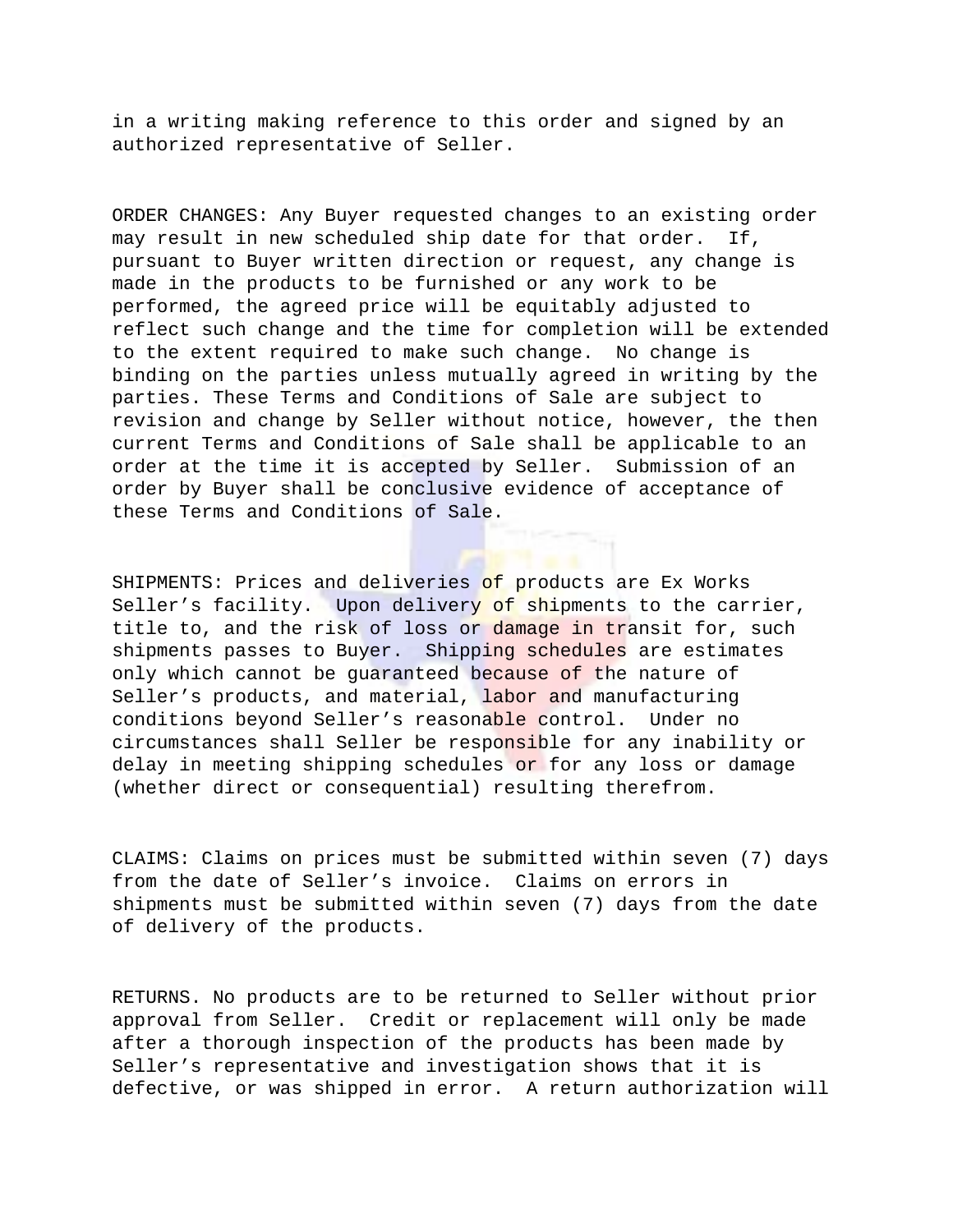be given to Buyer by Seller's sales representative for returnable merchandise and must accompany the shipment. Seller retains the right to apply a 25% restocking charge on returns. Unique or specialty products are not returnable.

CANCELLATIONS: Cancellation of orders or any portion thereof will be allowed only with Seller's prior written consent and the payment of such cancellation charges as Seller may determine. Cancellation will not be accepted on products that are not regular stock, which are in the process of manufacture or customization, or are ready for shipment. Orders for unique or specialty products are not subject to change or cancellation without written approval from Seller and upon the condition that Buyer pays Seller applicable cancellation charges.

MATERIAL AND FINISHES: Specifications, weights, dimensions and descriptions are estimates but are not guaranteed and are subject to change without notice. Seller reserves the right to furnish materially equivalent substitutes for materials which cannot be obtained in sufficient quantities due to existing shortages. Cosmetic blemishes which do not affect performance shall not be considered a defect.

WARRANTY. As a distributor of products manufactured by others, Seller extends to Buyer any and all assignable warranties from the manufacturer of the product. Seller makes no warranties beyond those extended by the respective manufacturers. For products customized by Seller, Seller warrants to Buyer that such products sold hereunder shall be in compliance with the written specifications accepted by Seller. This warranty does not cover any damage or defect which arises in whole or in part from any act or omission by Buyer or by any other person or entity after delivery of the products Ex Works. No claim against Seller will be allowed unless asserted in writing within 90 days from the date of shipment of the products alleged to be defective. Notwithstanding anything to the contrary, Buyer's exclusive remedy for Seller's breach of the warranty set forth in this Section 11 shall be limited to either repair or replacement of non-conforming products or, in the sole discretion of Seller, an adjustment in the purchase price of the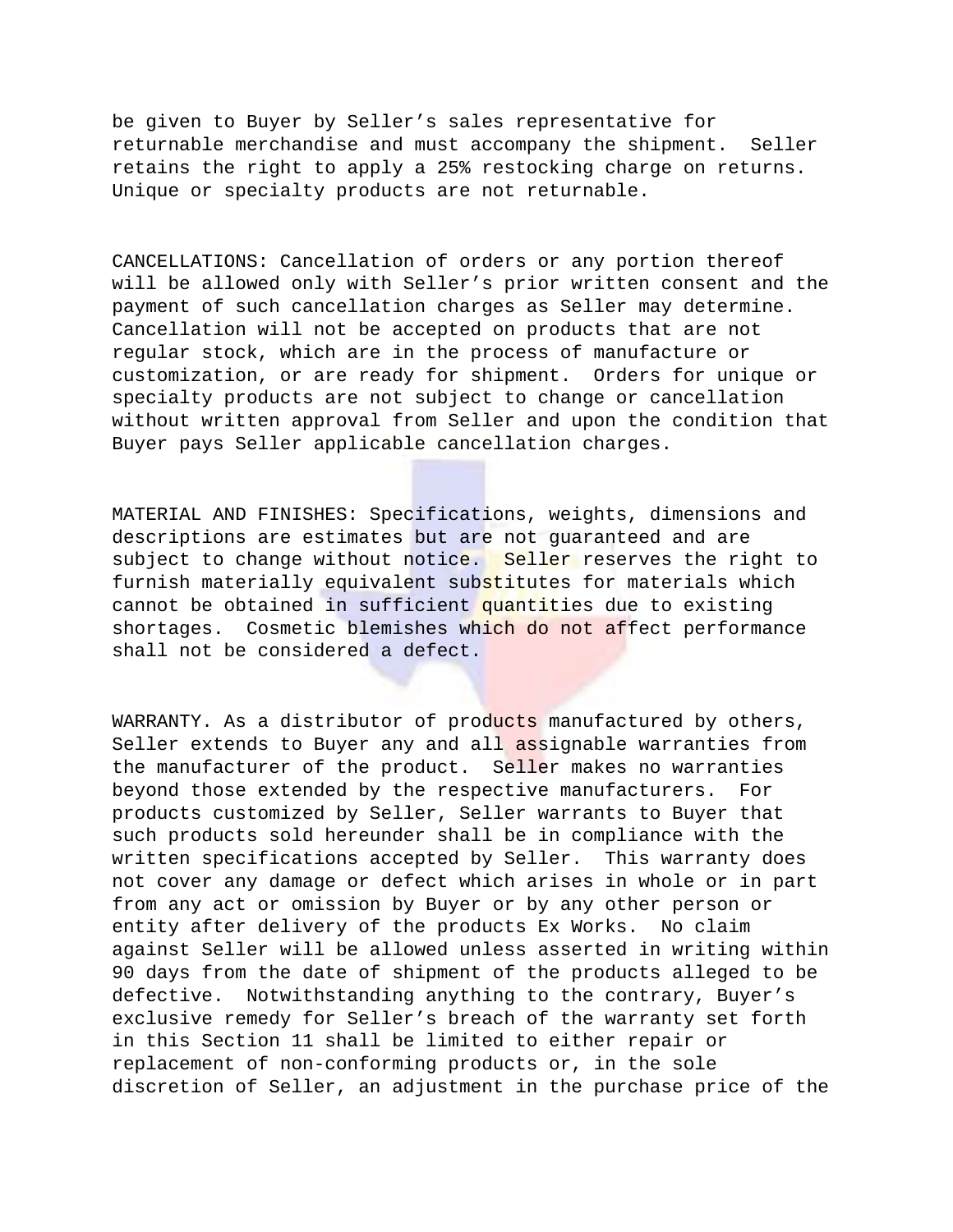non-conforming products. In no event shall Seller's liability under this Agreement exceed the purchase price of the allegedly non-conforming products.

LIMITATION OF WARRANTY. EXCEPT FOR THE WARRANTY SET FORTH IN SECTION 10 ABOVE, SELLER MAKES NO OTHER REPRESENTATION OR WARRANTY OF ANY KIND, EXPRESS OR IMPLIED, INCLUDING, WITHOUT LIMITATION, EXPRESS OR IMPLIED WARRANTIES OF MERCHANTABILITY OR FITNESS FOR A PARTICULAR PURPOSE WITH RESPECT TO THE PRODUCTS.

LIMITATION OF LIABILITY. SELLER SHALL NOT BE LIABLE TO ANY PERSON OR ENTITY FOR ANY INCIDENTAL, CONSEQUENTIAL, SPECIAL OR INDIRECT DAMAGES (INCLUDING, WITHOUT LIMITATION, LOST PROFITS OR BUSINESS INTERRUPTION LOSSES) AS A RESULT OF THIS AGREEMENT (OR THE BREACH HEREOF) OR SUCH DAMAGES SUFFERED BY ANY PURCHASER OR END USER OF ANY PRODUCTS, WHETHER ARISING IN TORT, CONTRACT OR OTHERWISE.

DEFAULT: If Buyer shall become overdue on its account or otherwise defaults in any payment to Seller or if its financial condition shall at any time seem to Seller otherwise inadequate to warrant further shipment on an open account basis, Seller shall have the right, without liability, to refuse to accept any or all orders, to cancel any and all orders, to delay shipments to Buyer, or to require advance payment before accepting or shipping any orders.

NON-ASSIGNMENT: Buyer shall not assign its orders nor any of its rights or obligations thereunder without Seller's prior written consent.

CHOICE OF LAW: These Terms and Conditions of Sale and any subsequent sales agreements between Seller and Buyer shall be governed by the laws of the State of Texas without regard to its conflicts of law principles. Each party hereto irrevocably consents to the jurisdiction of the courts of the State of Texas and agrees that the exclusive venue for any suit arising from or relating to these Terms and Conditions of Sale is Houston,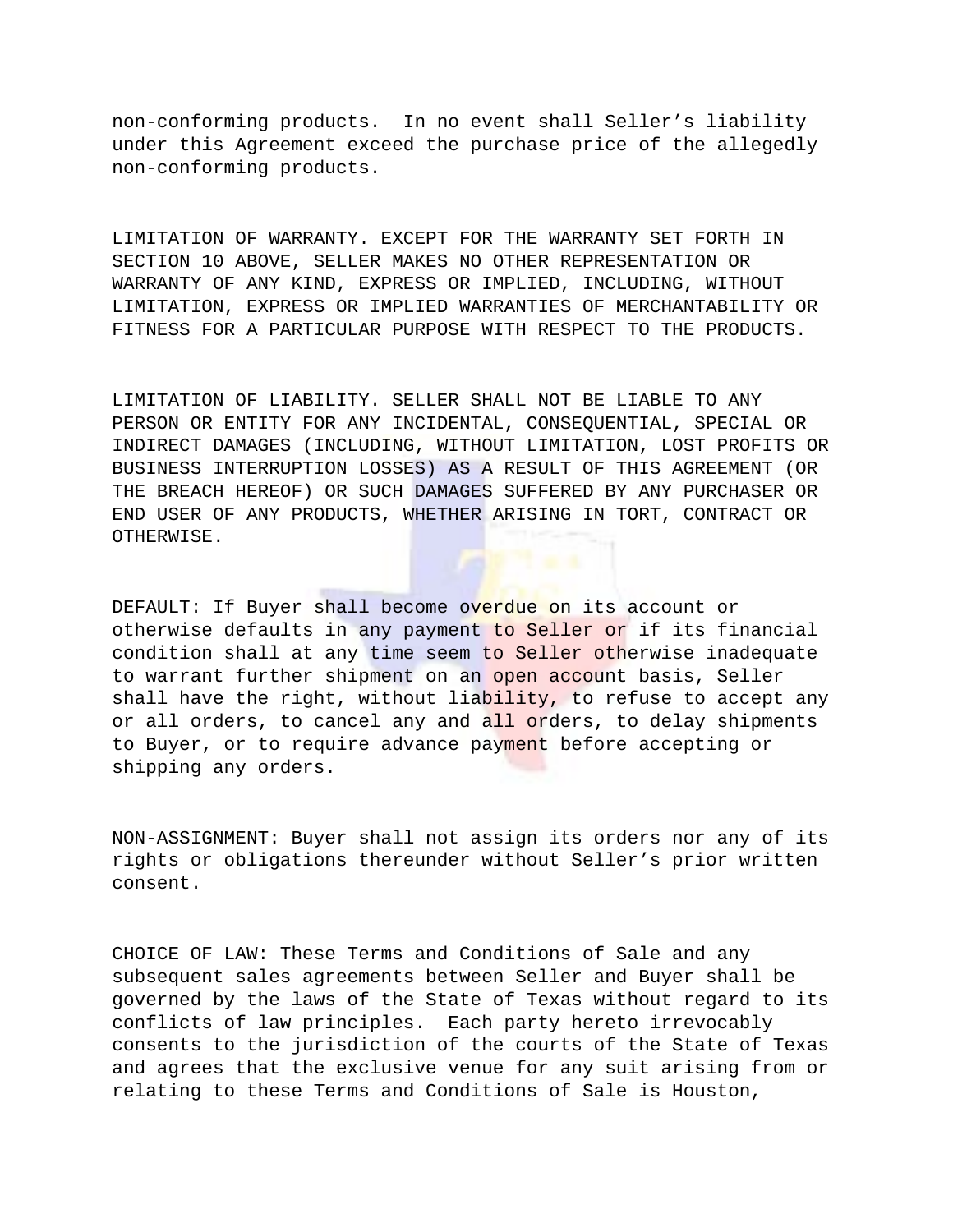Texas. EACH PARTY TO THIS AGREEMENT WAIVES ANY RIGHT TO A TRIAL BY JURY IN ANY ACTION BROUGHT IN CONNECTION WITH THESE TERMS AND CONDITIONS OF SALE. The United Nations Convention on Contracts for the International Sale of Goods expressly does not apply to this sale of goods

WAIVER AND MODIFICATION: No waiver or modification of any of the terms and conditions contained herein shall be effective unless such waiver or modification is in writing and signed by an authorized representative of Seller.

EXCUSABLE DELAY: Seller will not be liable for any delay in the performance of orders or contracts, or in the delivery or shipment of products, or for any damages suffered by Buyer by reason of such delay, when such delay is, directly or indirectly, caused by, or in any manner arises from any Act of God, or the public enemy, war, compliance with law, governmental act or regulation, fire, flood, quarantine, embargo, epidemic, unusually severe weather, strike, work stoppage, acts or omissions of carriers or other cause (whether or not similar in nature to any of these herein before specified) beyond the control of Seller. In the event of such delay, there will be no termination and the date of delivery or of performance shall be extended for a period equal to the time loss by reason of the delay.

PATENT INFRINGEMENT: Seller takes no responsibility for the suitability of Buyer's designs or installation procedures. If any products are manufactured or sold by Seller to meet Buyer's particular specifications or requirements and are not part of Seller's standard line offered by it to the trade generally in the course of Seller's business, Buyer agrees to defend, protect and save harmless Seller against all suits at law or in equity and from all damage, claims and demands for actual or alleged infringement of any United States or foreign Letters Patent and to defend any suit or action which may be brought against Seller for any alleged infringement because of the manufacture or sale of the products covered hereby.